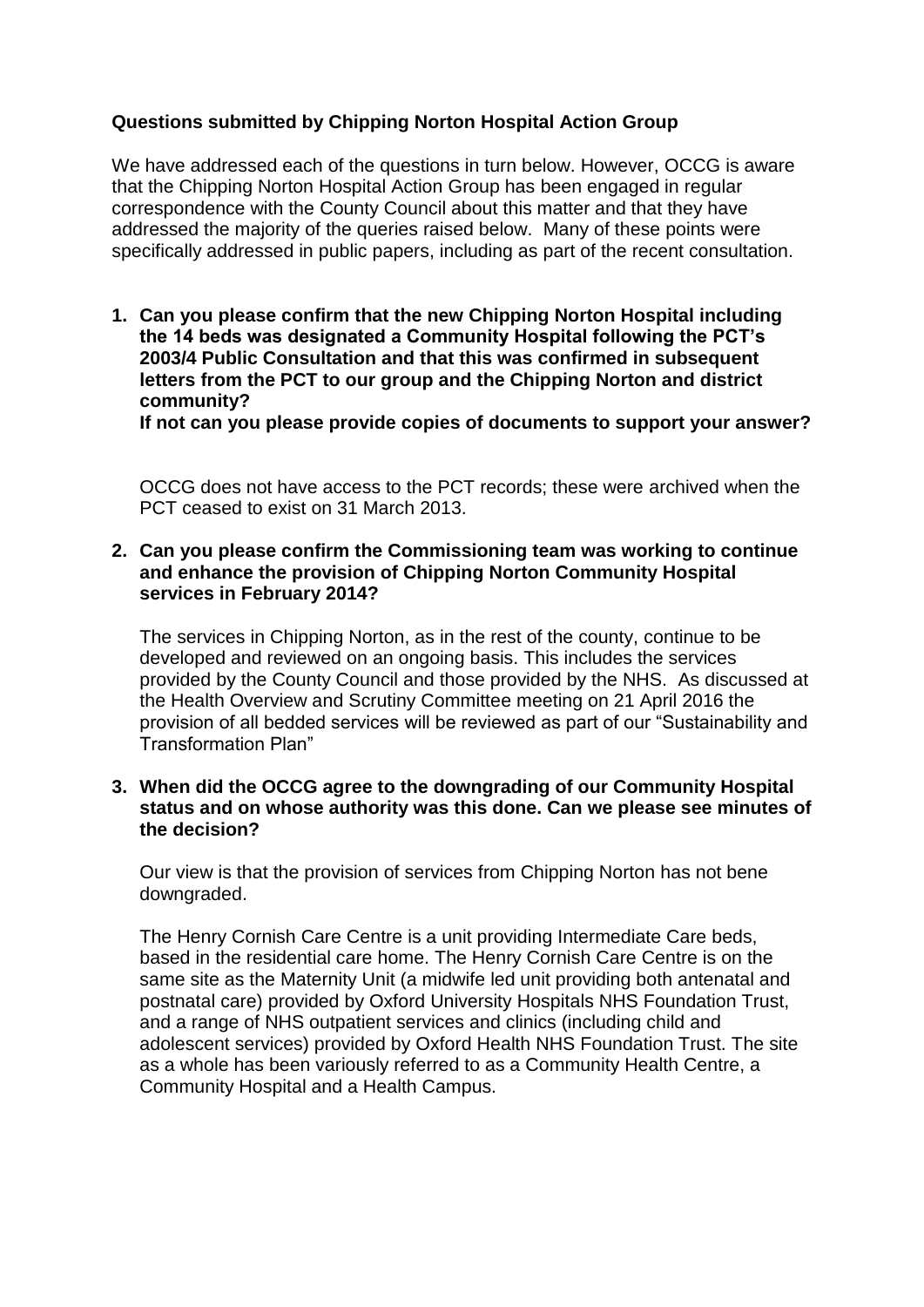## **4. Can you please confirm the Henry Cornish specification written by the PCT was for Sub-Acute care for people of all ages (aged 18 and above) registered with a GP in Oxfordshire?**

Yes, it was. However, as has been explained previously, this definition of subacute care is no different from the current specification (as agreed in 2014) within which the interchangeable and confusing use of sub-acute, non-acute and intermediate care was clarified.

**5. Can you please confirm the Henry Cornish Sub-Acute specification (see details above) is significantly different to and substantially above the Care Home Intermediate Care commissioned by OCC and now to be implemented at Chipping Norton under the Orders of St John?**

There is no material difference between any of the specifications. A summary of the differences between the contracts was sent to you by the Council, and published on their website as part of the consultation.

**6. Can you please confirm whether patients with a wider range of and more complex, medical conditions could be treated under the 'Henry Cornish Sub-Acute Specification' written by the PCT than under the Care Home Intermediate Care, OCC is now to implement at Chipping Norton?** 

As above, there has been no material change in the specifications and as such the same range and complexity of medical conditions are covered.

**7. Can you please confirm that the Commissioning team in 2014 was working to provide NHS Sub-Acute care/Community Hospital services at Chipping Norton which it was stated would mean no change to the 'current' PCT written Sub-Acute specification?** 

As stated above, there has been no material change in the specification.

**8. Can you please confirm that just prior to the PCT handing over commissioning responsibilities to the OCCG the PCT wrote to our group/Chipping Norton community confirming the ongoing commitment to the beds being NHS beds solely for purpose of NHS care and that these beds would continue to be commissioned and funded by the NHS?**

As indicated in the answer to question 1 above we do not have the records of the PCT.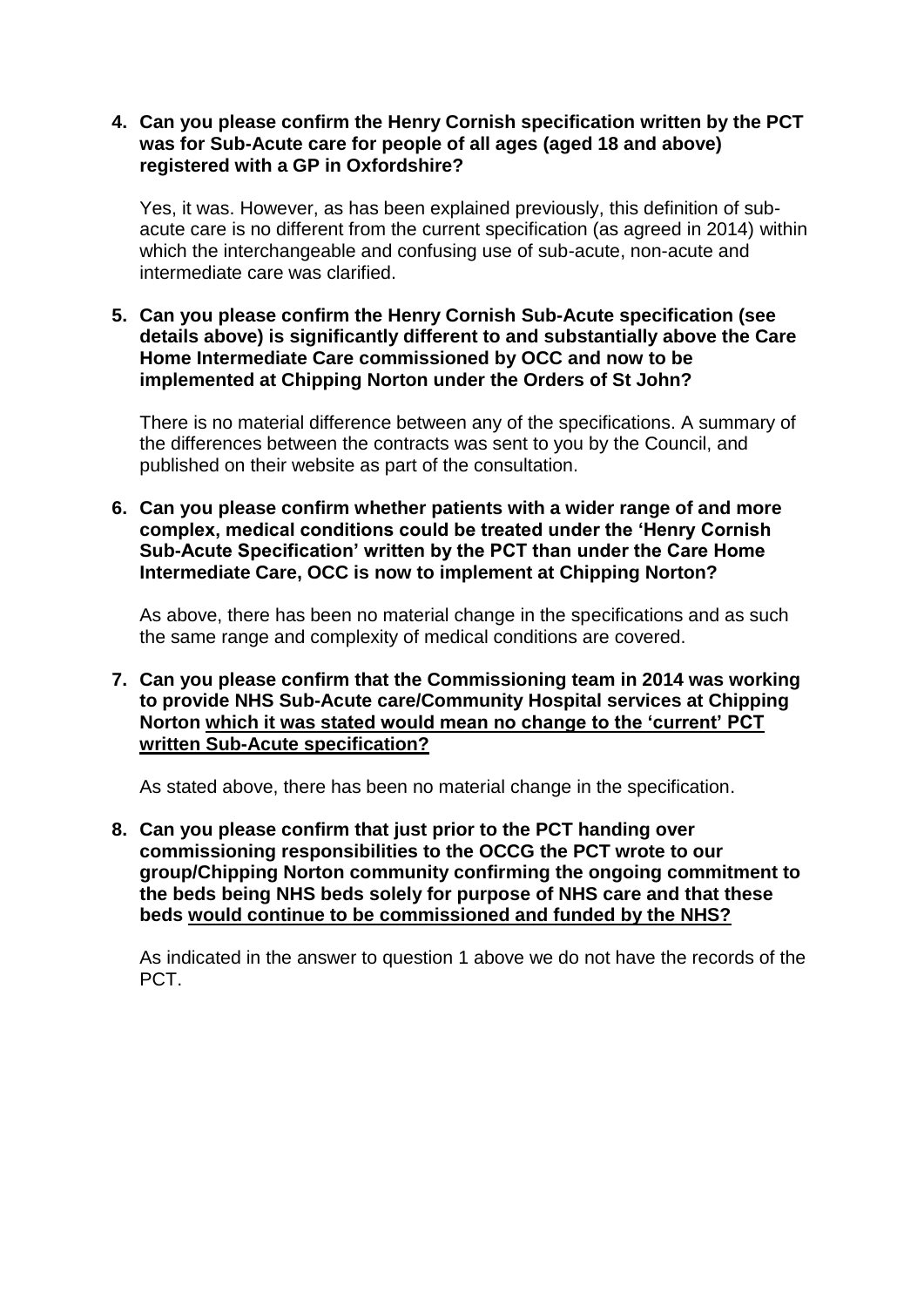## **9. Can you please explain why and when OCCG decided against continuing with sole NHS commissioning of our Community Hospital, sub-acute beds and why was this not the subject of a public consultation?**

In 2013 the CCG took on responsibility for contributions to the pooled budgets that the PCT had set up with the County Council. One of these was the Older People's pooled budget which the County Council is the lead commissioner for.

When the plans for the new Care Home and Primary Care Centre in Chipping Norton were agreed in March 2007, the former Oxfordshire Primary Care Trust agreed to purchase the Intermediate Care Beds, Primary Care and Maternity facilities on the site. The County Council agreed to purchase 20 residential care beds within the Henry Cornish Care Centre. It was this joint agreement which made the new development possible at the time.

The Henry Cornish beds are funded through the CCG contribution to the pool but are contracted and paid for by the council through the Oxfordshire Care Partnership arrangement (OSJ).

### **10.Can you please confirm how and when the Secretary of State for Health was informed there would be no change to Sub-Acute service provision specified for the 14 beds in Chipping Norton?**

We are unable to answer this.

## **11.Can you please clarify why, when OCCG had made the 'no change to service specification' commitment to the S.o.S., in February 2014, it did not prevent OCC from instructing the commissioning team to downgrade the level of service in February 2014?**

As stated previously, there has been no material change in the service specification and the service provided. As such, the statement to the Secretary of State was accurate and there has not been a downgrading of the level of service.

## **12.Can you please state what proportion of the budget for the 14 beds at Chipping Norton was paid for by the PCT both in the old and new hospitals?**

The 14 beds were funded by the PCT prior to the opening of the new centre in 2011. As stated in answer to question 9 The Henry Cornish beds are funded through the CCG contribution to the pooled budget but are contracted and paid for by the council.

### **13.Can you please explain when the change from the NHS budget to the shared or pooled or OCC budget took place?**

This was done prior to the establishment of OCCG.